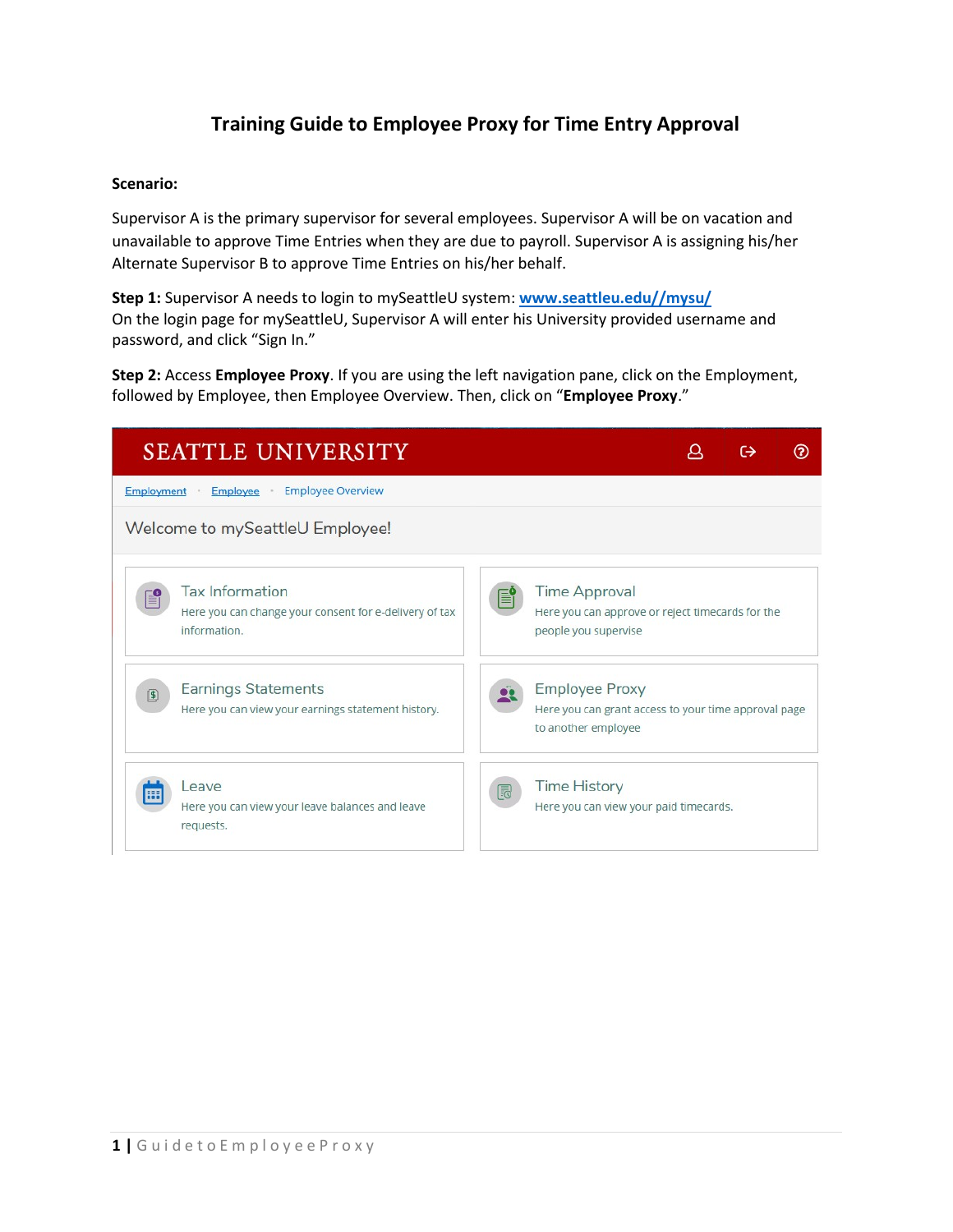**Step 3.** Supervisor A grants proxy to Alternate Supervisor B.

A. On the "Employee Proxy" page click on **"+ Add Time Approval Proxy."**

| ᆖ              | <b>SEATTLE UNIVERSITY</b>                      |
|----------------|------------------------------------------------|
| A              | <b>Employee Proxy</b><br>Employment Employee . |
| 壸              | <b>Employee Proxy</b>                          |
|                | <b>Add Proxy</b>                               |
| O <sub>S</sub> | $\circled{f}$<br>You have no active proxies.   |
| 춥              | + Add Time Approval Proxy                      |
|                |                                                |

B. Enter the name of the Alternate Supervisor B whom you want to grant proxy to (whom you assign to approve Time Entry of all of your direct reports). Once found, click on the name.

| Add Time Approval Proxy             |  |  |
|-------------------------------------|--|--|
| <b>Employee Search</b>              |  |  |
| Search for Employee to Act as Proxy |  |  |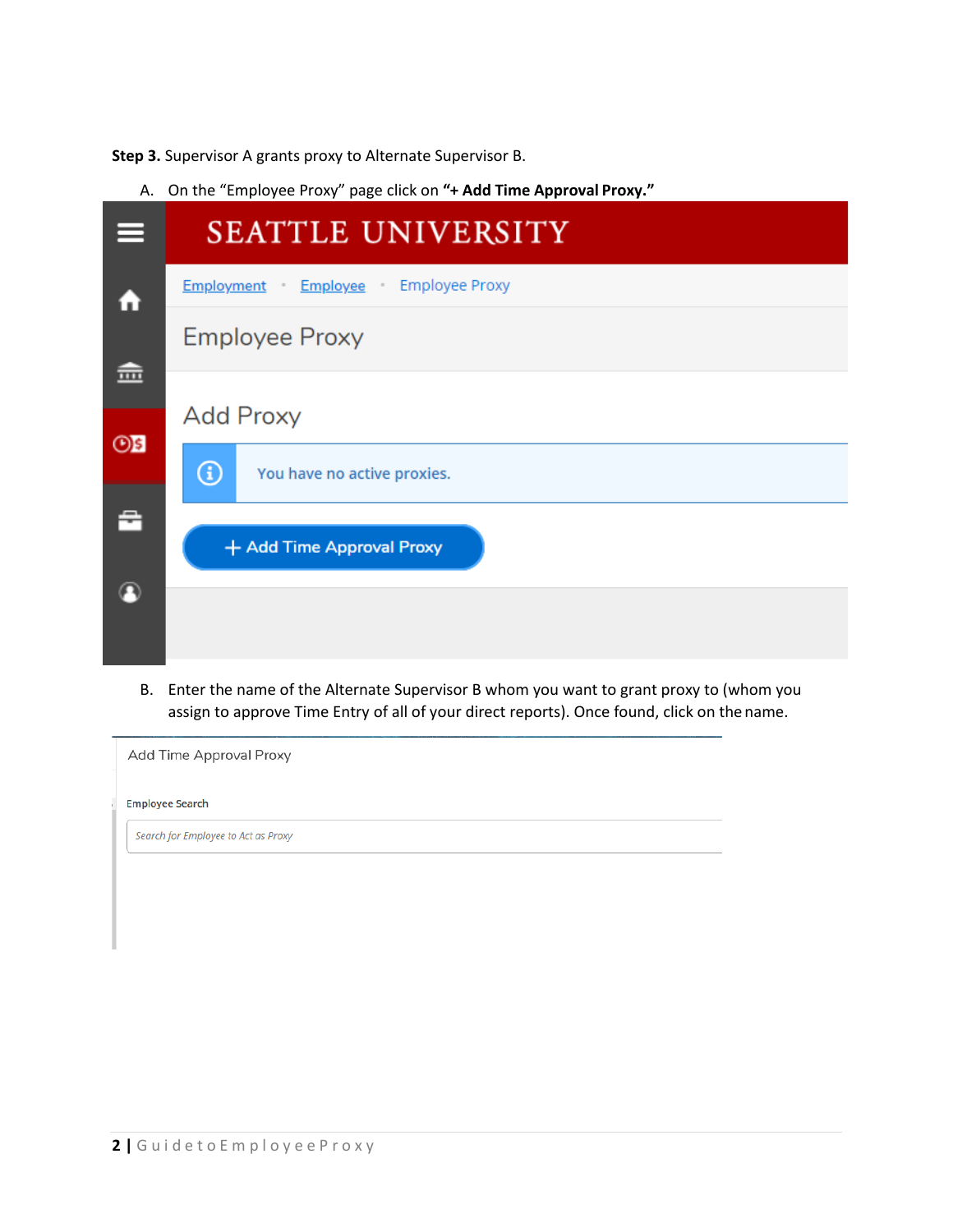| <b>Employee Search</b>        |  |
|-------------------------------|--|
| Alternate Supervisor B        |  |
|                               |  |
|                               |  |
| 0099999                       |  |
| <b>Alternate Supervisor B</b> |  |

C. The system will issue successful notification email to the Alternate Supervisor B. The Alternate Supervisor B is now added as your proxy, see green checkmark below.

| Add Time Approval Proxy             |
|-------------------------------------|
| <b>Employee Search</b>              |
| Search for Employee to Act as Proxy |
|                                     |
| Alt. Supervisor B                   |
|                                     |

**Step 4. Upon returning from vacation, please click on 'X' to remove the proxy from Alternate Supervisor B.**

| <b>SEATTLE UNIVERSITY</b>          |                       |                                     | 8 | $\leftrightarrow$ | $^{\circledR}$ | 1 |
|------------------------------------|-----------------------|-------------------------------------|---|-------------------|----------------|---|
| Employment<br>Employee .<br>$\sim$ | <b>Employee Proxy</b> | Proxy access successfully added for |   |                   | Alt. Sup. B    |   |
| <b>Employee Proxy</b>              |                       |                                     |   |                   |                |   |
| <b>Add Proxy</b>                   |                       |                                     |   |                   |                |   |
| Employee                           | Proxy Access          | <b>Effective Date</b>               |   | <b>End Date</b>   |                |   |
| B<br>Alt. Sup. B                   | <b>Time Approval</b>  | 8/28/2020                           |   |                   |                |   |
| + Add Time Approval Proxy          |                       |                                     |   |                   |                |   |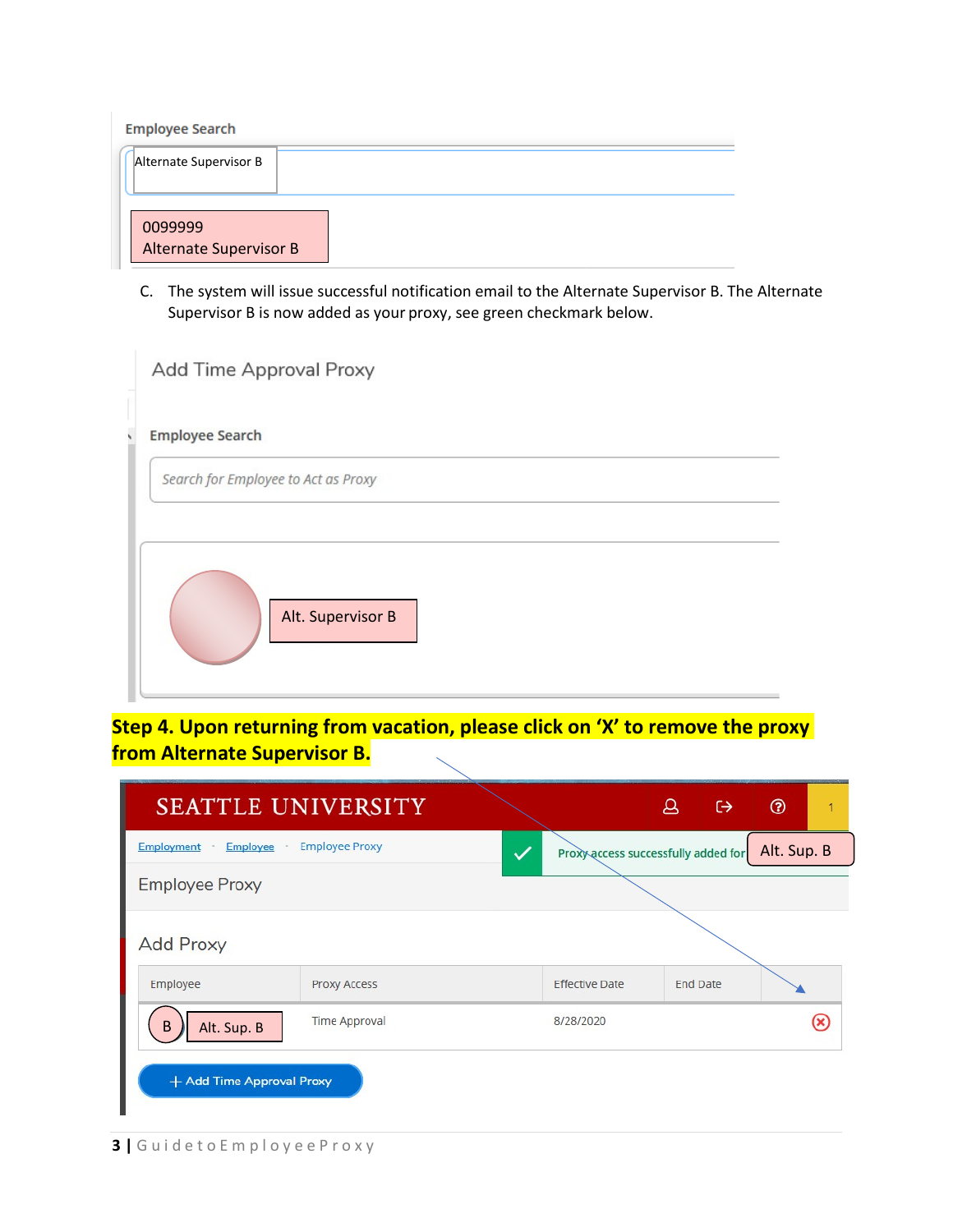#### **Instructions for Alternate Supervisor B:**

#### **Alternate Supervisor B needs to approve Time Entry(s) of Primary Supervisor's direct reports.**

**Step 1:** Alternate Supervisor B needs to **login to mySeattleU** system: **[www.seattleu.edu//mysu/](http://www.seattleu.edu/mysu/)** On the login page for mySeattleU, Alternate Supervisor B will enter his University provided username and password, and click "Sign In."

**Step 2:** Once Alternate Supervisor B logged in using his/her credentials, they will see the '**Person Proxy'** page. Alternate Supervisor B can now approve the Primary Supervisor's direct reports by either selecting as him/herself or as Primary Supervisor A, then click continue.

| Person Proxy                                                                                               | ۸                        |
|------------------------------------------------------------------------------------------------------------|--------------------------|
| Welcome to mySeattleU! Select the person's account you want to view:<br>Alt.<br>Sup B<br>Alt. Supervisor B | You                      |
| Prim.<br>Sup A<br><b>Primary Supervisor A</b>                                                              |                          |
| Cancel                                                                                                     | Continue<br>$\checkmark$ |

Please review the th[e training guide for Time Entry](https://www.seattleu.edu/media/payroll/Training-for-mySeattleU-Time-Entry-Overview-for-NE-Employees.pdf) approval.

|                | SEATTLE UNIVERSITY                                                                                                                  | ⊖ |  |
|----------------|-------------------------------------------------------------------------------------------------------------------------------------|---|--|
| Ω              | Alt. Sup. B acts on behalf of<br><b>Change User</b><br>Prim. Sup. A                                                                 |   |  |
| O <sub>5</sub> | Welcome to mySeattleU!<br>Choose a Colleague Self-Service category to get start                                                     |   |  |
|                | Employee<br>Here you can view your tax form consents,<br>earnings statements, banking information,<br>timecards and leave balances. |   |  |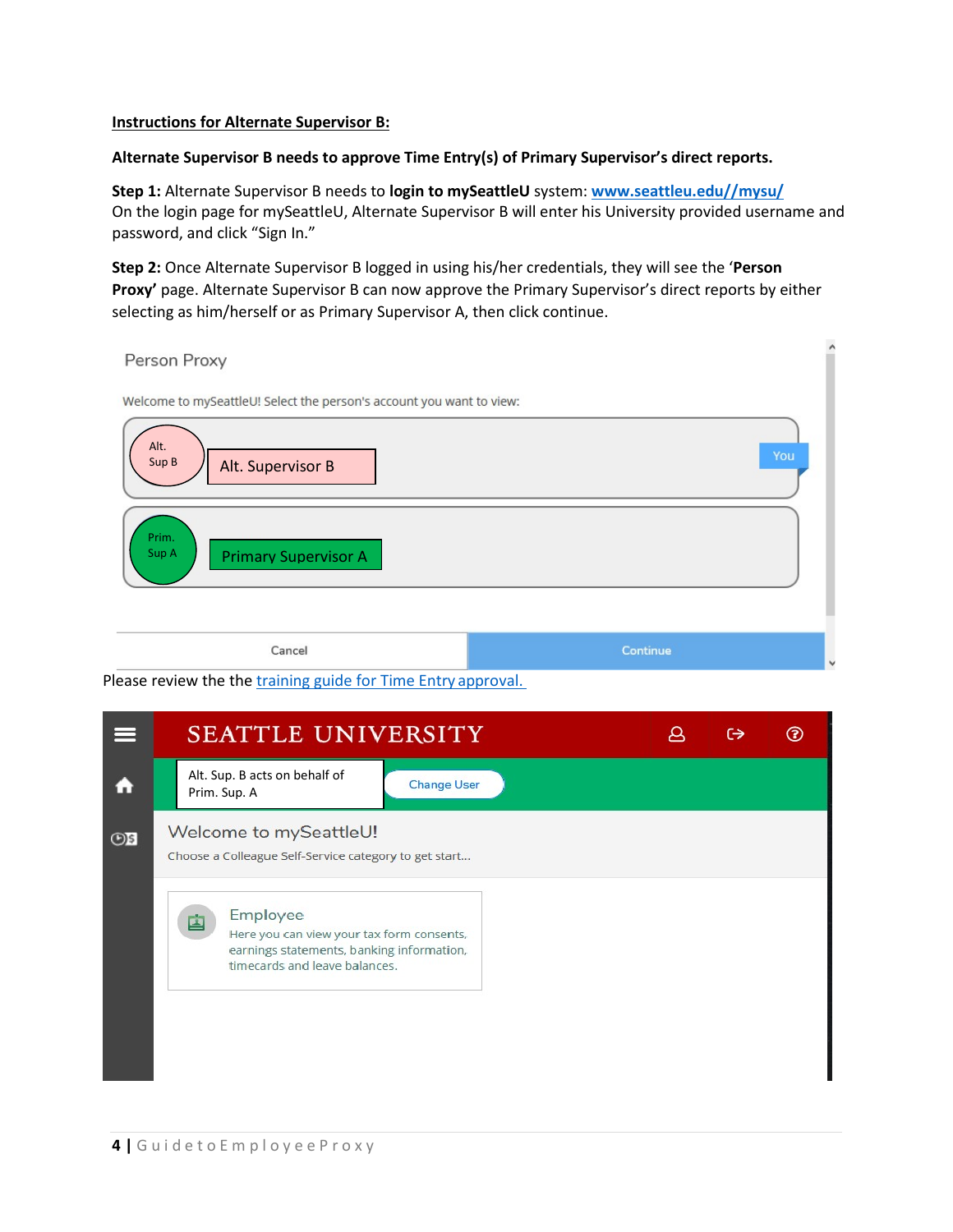# IMPORTANT: Please make sure to review and approve for the correct PAY PERIOD.

| SEATTLE UNIVERSITY                             |                               |                          |                    |                         |                          |                         | $\Delta$ Gary |   | $\Theta$ Sign out               | $③$ He |
|------------------------------------------------|-------------------------------|--------------------------|--------------------|-------------------------|--------------------------|-------------------------|---------------|---|---------------------------------|--------|
| Alt. Sup. B acts on behalf<br>of Prim. Sup. A  |                               | <b>Change User</b>       |                    |                         |                          |                         |               |   |                                 |        |
| <b>Employment</b>                              | <b>Employee</b> Time Approval |                          |                    |                         |                          |                         |               |   |                                 |        |
| <b>Time Approval</b>                           |                               |                          |                    |                         |                          |                         |               |   |                                 |        |
| <b>Students, NE Staff, Union</b><br>Pay Period | Due By                        | <b>Status</b>            | <b>Total Hours</b> | Regular<br><b>Hours</b> | Overtime<br><b>Hours</b> | Additio<br><b>Hours</b> |               |   |                                 |        |
| Jane, Doe -                                    | 0000005                       |                          |                    |                         |                          |                         |               |   |                                 |        |
| 11/01/2020-11<br>/15/2020                      | 11/25/2020<br>11:59 PM        | <b>O</b> No Time Entered | 0.00               | 0.00                    | 0.00                     | 0.00                    | Approve       | ⊕ | $\odot$<br>Reject Comments View | 0.0.0  |
| 08/16/2020-08<br>/31/2020                      | 9/2/2020<br>11:59 PM          | <b>O</b> Rejected        | 82.50              | 75.00                   | 7.50                     | 0.00                    | $\checkmark$  | 0 | $\odot$                         |        |
|                                                |                               |                          |                    |                         |                          |                         | Approve       |   | UnrejectComments View           | 0.0.0  |